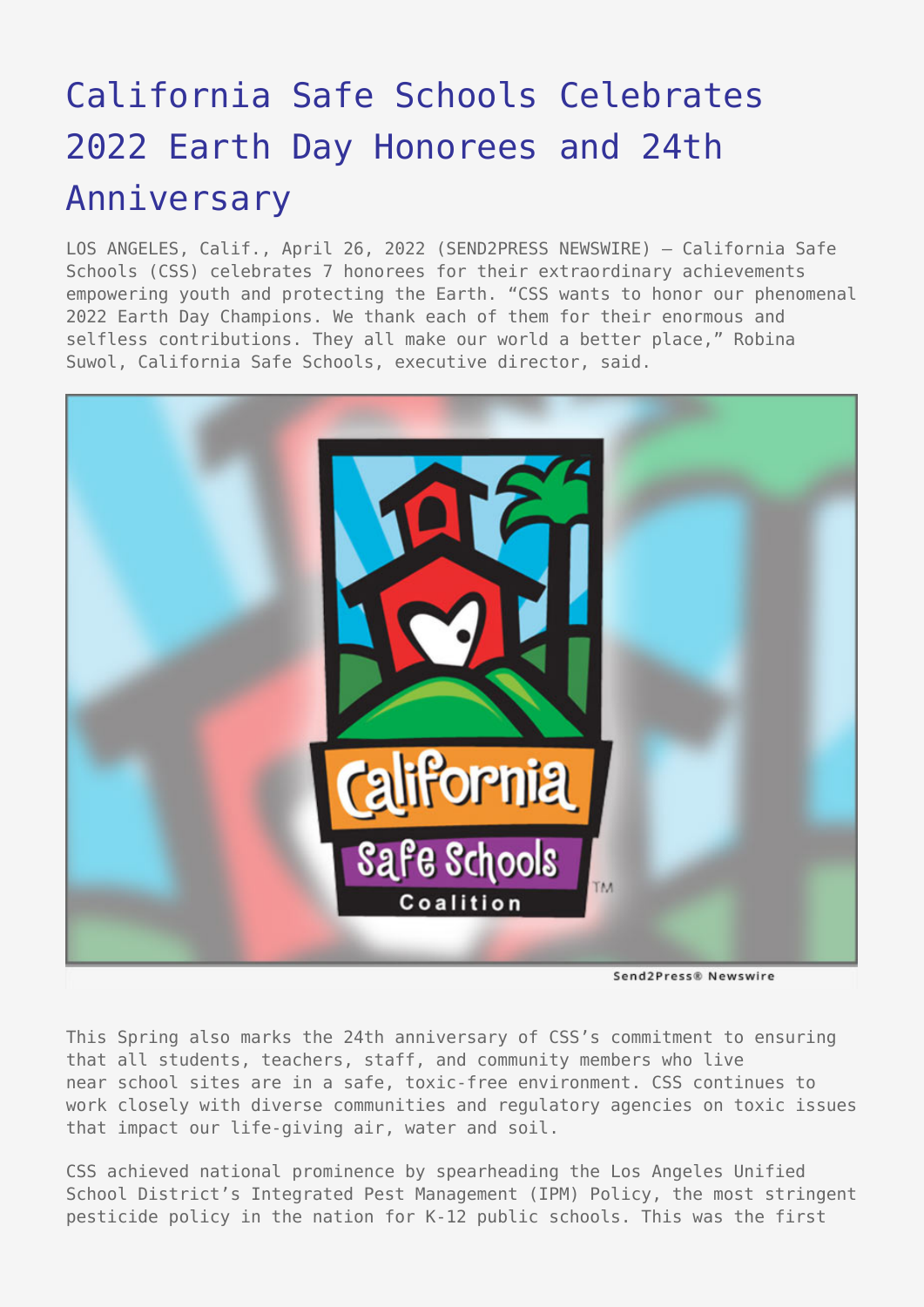school district to embrace the "Precautionary Principle" and "Right to Know" in a policy and led to the passage of California's Healthy Schools Act. Today, the LA Unified IPM policy serves as an international model for school districts and communities.

#### **HONOREES:**

#### **Tam Doduc**

As the appointed Civil Engineer Member on the State Water Resources Control Board, Tam participated in processes to allocate and ensure reasonable use of water rights, provide financial support for water infrastructures and groundwater cleanups, and assure communities have access to safe drinking water. Her 16 years on the board were preceded by her work as Deputy Secretary at the California Environmental Protection Agency where she led the environmental justice and scientific peer review efforts and provided oversight of children's environmental health and environmental education programs.

## **Deborah Bell-Holt**

Deborah's "Love and Respect Youth Foundation" reached out to the needs of thousands of inner city youths in 1994. When she realized this was not enough to solve all the needs she saw before her, Deborah expanded her efforts in the world.

She empowers others to get involved and close-down or clean-up sites that are not favorable to a community. Her fight against drill sites has received worldwide recognition, notably in Paris, France and Switzerland.

## **Alanna Butterworth**

Alanna taught elementary school for 30 years in the Sacramento City Unified School District. She was proactive in fully integrating a local community garden into the school curriculum by developing composting practices with cafeteria food, using the resulting nutrient-dense soil to grow vegetables, and harvesting them for classroom cooking projects. The care of the garden and abundance of fruits and vegetables brought deeply meaningful connections to students who experienced the gifts of nature and attained lifelong knowledge of healthy foods.

### **Marta and Bob Takano**

Bob Takano is a highly respected weightlifting coach who was inducted into the USA Weightlifting Hall of Fame in 2007 for his contributions to coaching. He has been the coach of four national champions, two national record holders, and 27 top ten nationally ranked lifters. Bob has been on the coaching staffs of 17 U.S. National teams to international competitions, five of those being World Championships and the Summer Olympics. His lifters have competed in seven Olympic Trials with one, Albert Hood, the third American to snatch double bodyweight, earning a berth on the 1984 team. Bob continues to produce more record-breaking athletes as owner of his own gym, Takano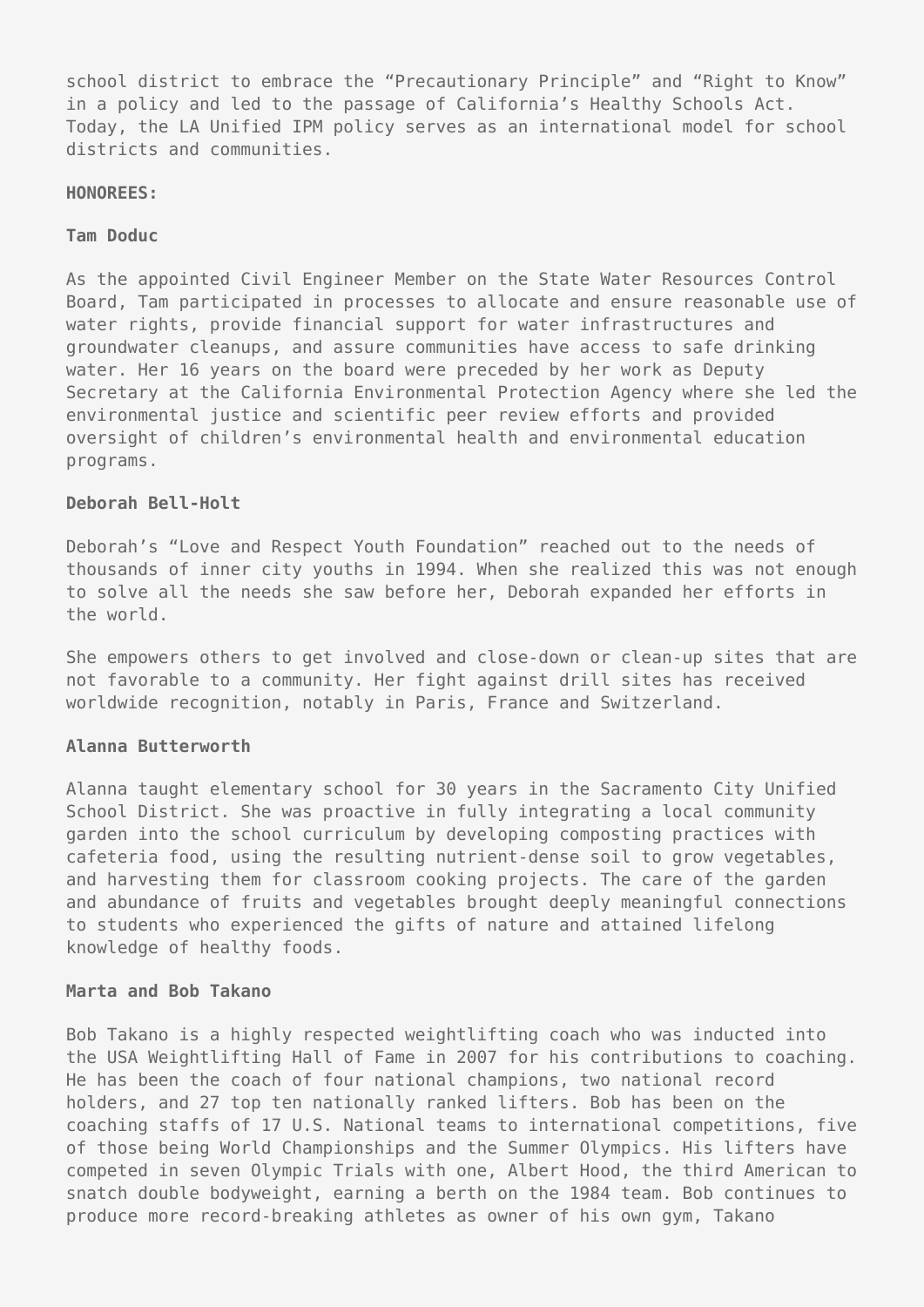## Weightlifting.

While Bob is involved in his work, Marta is doing some heavy weightlifting of her own as a pet therapist and rescuing dogs. As a volunteer at Northridge Hospital and Kaiser Medical Center, Marta discovered how powerful pet therapy was in healing patients and helped train many other handlers. Her love for golden retrievers led her to be part of the Southern California Golden Retriever Rescue that has developed a special program to ensure these traumatized dogs are placed in stable, forever homes. Marta's breadth of experience and compassion are essential in the critical reception of rescue dogs arriving on flights from Korea and Mexico. Both Marta and Bob view this as an opportunity to provide immediate care and solace to an even greater number of dogs in need of rescue. Along with their bountiful garden, they have created a healing environment for the rescue dogs they personally foster until a loving home is found.

## **Devon Jasiukonis**

As president of his middle school in Hollywood, Devon's first project was to initiate a Green Committee. He joins other concerned students and team leaders to facilitate weekly activities to create awareness such as making posters. Topics have included how to reduce, reuse and recycle, earthworm composting, planting milkweed for monarch butterflies, harvesting and storing seeds, and the benefits of farmer's markets for a healthier lifestyle support of local businesses. Devon's newest goal is to reduce single-use water bottles with the installation of filtered drinking water stations at school. This will encourage students and staff to change to reusable bottles that they'll be able to easily refill and it establishes healthy habits while eliminating the impact of plastic.

### **Martina Rangel-Ortega**

Martina has been a force for positive change in her community on issues such as access to healthy food, clean air and water, transportation services and keeping warehouses from being built near residential homes and schools. Martina currently serves as the Secretary for Ontario-Montaclair School District Community Advisory Committee (CAC) whose purpose is to improve and promote communication between schools, parents and public agencies, increase community awareness, and facilitate parent education and support. Martina's passion has been helping special needs children. She has become a trusted advocate between the school district and parents and coordinates many unforgettable activities for families.

All the honorees received awards designed by masterful artist Michael Bruza and engraved by Anderson Trophy.

Learn more about California Safe Schools at: <http://www.calisafe.org/>

## **MEDIA CONTACT:**

Robina Suwol, Executive Director